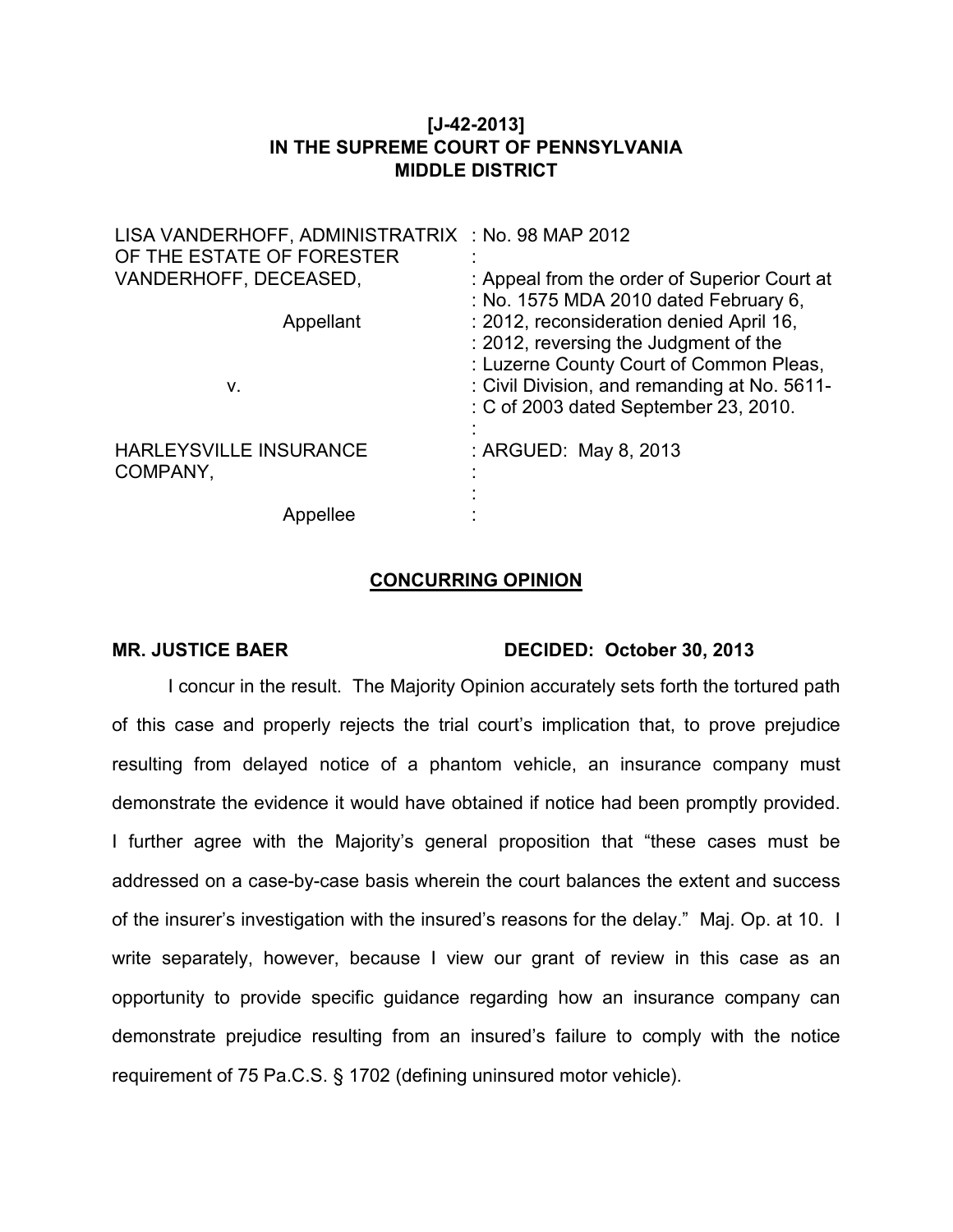As did the author of the current Majority Opinion, Defendant Harleysville Insurance Co. presented arguments opposing the imposition of any prejudice requirement in Vanderhoff v. Harleysville Insurance Company, 997 A.2d 328, 335 (Pa. 2010) (Eakin, J., dissenting) (Vanderhoff I). As Harleysville was unable to convince a majority of this Court to impose a per se prejudice standard in Vanderhoff I, it now presents balanced factors for Pennsylvania courts to employ when considering prejudice. These factors bridge the gap between the extreme positions of the per se prejudice that Harleysville originally suggested in Vanderhoff I and the trial court's near impossible requirement that the insurer demonstrate what would have been found if proper notice had been given.

I would adopt Harleysville's suggested test that the prejudice requirement can be met if "the insurer provides reasonable proof that its ability to investigate the accident was impaired in the context of both the accident and the delay at issue in the case." Harleysville Brief at 13. This broad inquiry supports the purpose of the notice requirement, which is to allow the insurer to investigate the accident to determine whether there is a legitimate claim of a phantom vehicle and to make an informed decision whether to cover the insured's claims or to reject them as unfounded. Harleysville articulates the following factors for courts to consider in applying this test.

First, to determine whether the insurer was prejudiced as a result of the late notice, courts should account for the evidence available to the insurer at the time notice is finally given from the accident itself. We may consider whether the insurance company has access to contemporaneous statements of disinterested eyewitnesses in police reports, video of the accident, or physical evidence that can either confirm or disprove the existence of the phantom vehicle. For example, if eyewitnesses blame the accident on another car, surveillance video indisputably confirms the existence of the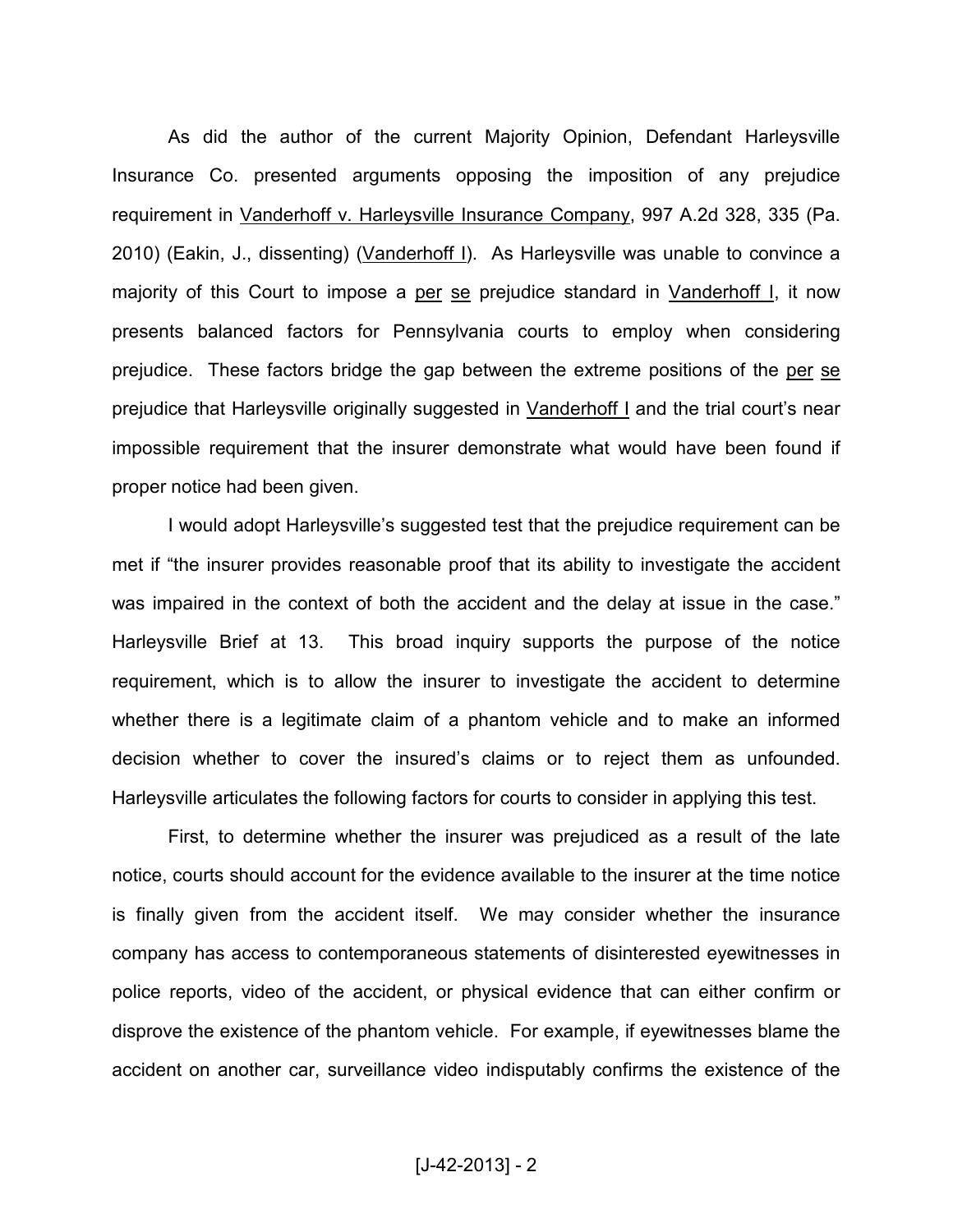other car, or paint marks match the insured's description of the phantom vehicle, an insurance company has less reason to question the existence of the phantom vehicle and thus less need to pursue its own investigation. Moreover, there is a compelling argument that if an insurance company was previously aware of such evidence, it would de facto place the insurance company on notice of the existence of a currently unidentified vehicle's involvement in the accident, triggering its right to seek further information. Conversely, as in this case, if there are no eyewitnesses that mention the phantom vehicle and no physical evidence corroborating the insured's claims, the insurance company may well suffer substantial prejudice if it is not provided timely notice to allow it to canvas the area for eyewitnesses and physical evidence or perform accident reconstruction to determine the legitimacy of the insured's claims.

Similarly, courts should consider the details of the delay in notification. Obviously, courts must factor in the length of the delay. An insurer that receives notice one day after the expiration of the statutory thirty-day notification period will be hard pressed to establish prejudice just as an insured who does not give notice until a year after the accident may find it difficult to argue lack of prejudice, even recognizing that the insurer has the burden of demonstrating prejudice. Vanderhoff I, 997 A.2d at 335.

A court should also take into account the justification for the delay. An insurer may legitimately have reason to question the existence of a phantom vehicle, and thus suffer substantial prejudice from its inability to investigate the claims, if the insured's delay in providing notice is unexplained. For example, in the case at bar, red flags are raised because the insured failed to mention the existence of the alleged phantom vehicle in several of his descriptions of the accident, without any explanation for the significant delay in providing notice. In contrast, one can imagine the hypothetical injured-insured who wakes up from a comma and immediately blames the accident on a